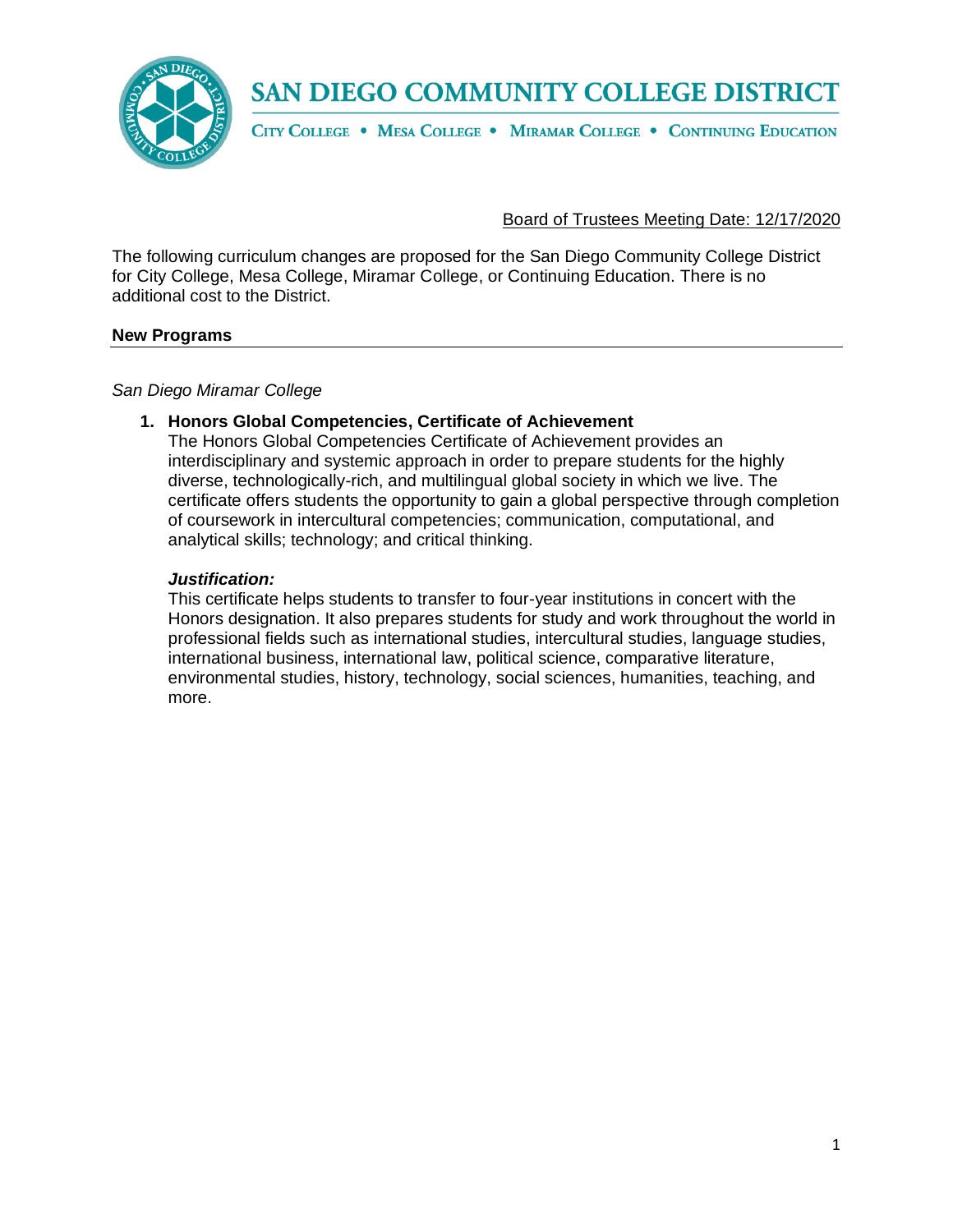

CITY COLLEGE . MESA COLLEGE . MIRAMAR COLLEGE . CONTINUING EDUCATION

#### **Program Deactivations**

*San Diego City College*

- **1. Honors Global Competencies, Certificate of Performance**  *Justification*: This degree is no longer offered.
- **2. Musical Theatre Dance, Certificate of Performance**  *Justification*: This certificate is no longer offered.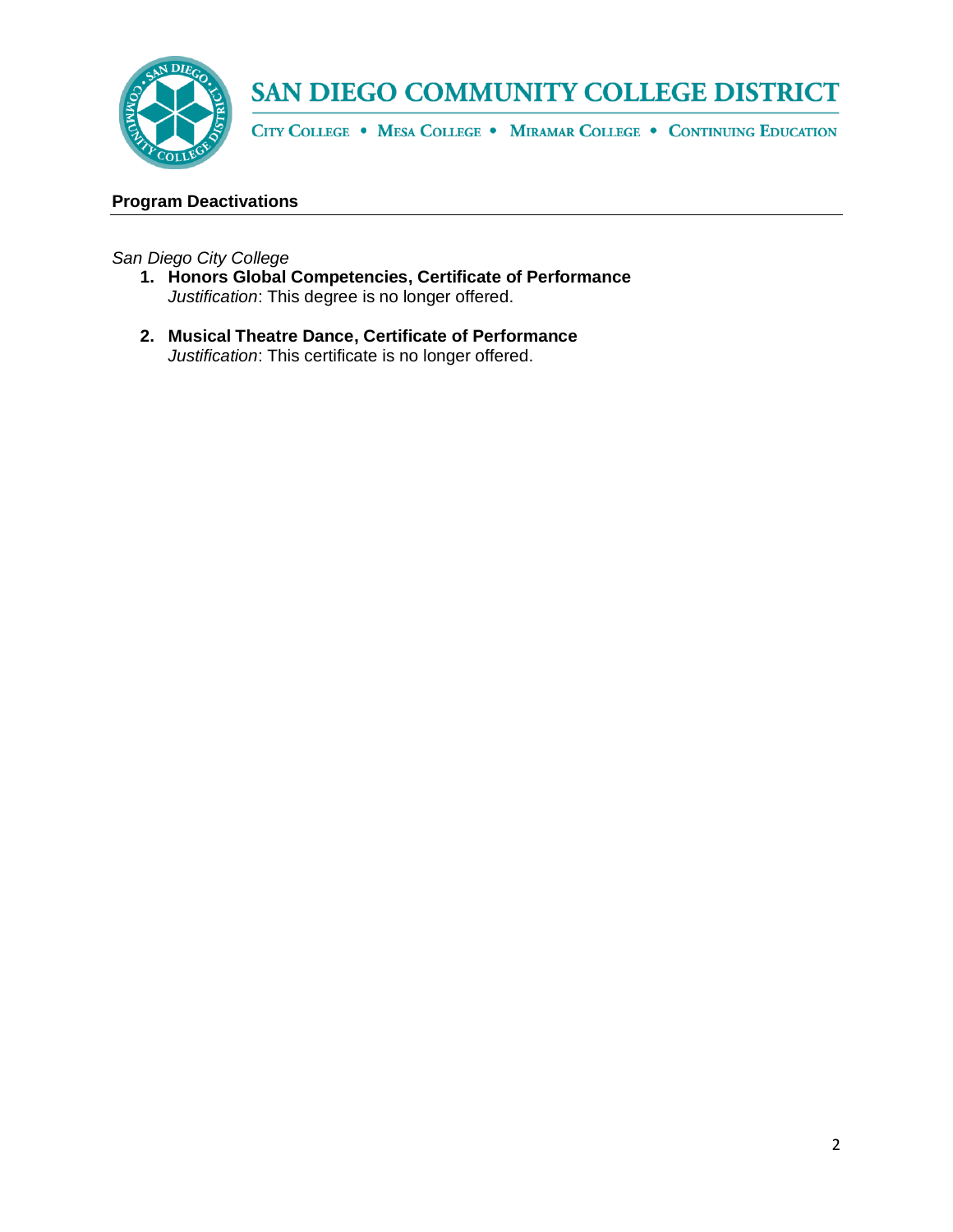

CITY COLLEGE . MESA COLLEGE . MIRAMAR COLLEGE . CONTINUING EDUCATION

#### **Program Revisions**

#### *San Diego Mesa College*

#### **1. Commercial Dance, Certificate of Achievement**

#### **Changes**

- i. Remove DANC 178A, DRAM 103 and MUSI 120 from Courses Required for the Major
- ii. Add DRAM 132 and MUSI 134A to Courses Required for the Major
- iii. Reduce Total Units from 23-26.5 to 21.5-24

#### **Labor Market Information:**

## **Occupational Projection of Employment 2018– 2023 in San Diego County**

| Occupation                   | Employment |           | <b>Employment Change</b> |         | Annual Avg<br>Openings |
|------------------------------|------------|-----------|--------------------------|---------|------------------------|
|                              | Estimated  | Projected | Number                   | Percent |                        |
| Dancers (SOC 27-2031)        | 157        | 157       | 0                        | 0%      | 21                     |
| Choreographers (SOC 27-2032) | 157        | 157       |                          | 0%      | 21                     |

Source: Centers of Excellence for Labor Market Research, http://www.coeccc.net/Supply-and-Demand.aspx

Advisory Committee Approval: 9/15/2020

#### **2. Music, Associate in Arts for Transfer**

#### **Changes**

- i. Remove MUSI 150A/158B/258A/258B/269B from Courses Required for the Major
- ii. Add MUSI 148A/148B/248A/268A/274A/274B/274C/274D to Courses Required for the Major
- iii. Remove MUSI 253A/253B/253C/253D/274A/274B/274C/274D from Restricted Electives
- iv. Add MUSI 100/190/124A/124B/224A/248B/257A/257B/257C/257D/ 259A/259B/259C/259D/261A/261B/261C/261D/262A/262B/262C/262D/ 264A/264B/264C/264D/269B to Restricted Electives

#### **3. Music Composition, Certificate of Achievement**

#### **Changes**

- i. Remove MUSI 116A/116B/158A/158B from Courses Required for the Major
- ii. Add MUSI 124A/124B/148A/148B to Courses Required for the Major
- iii. Reduce Total Units from 27 to 23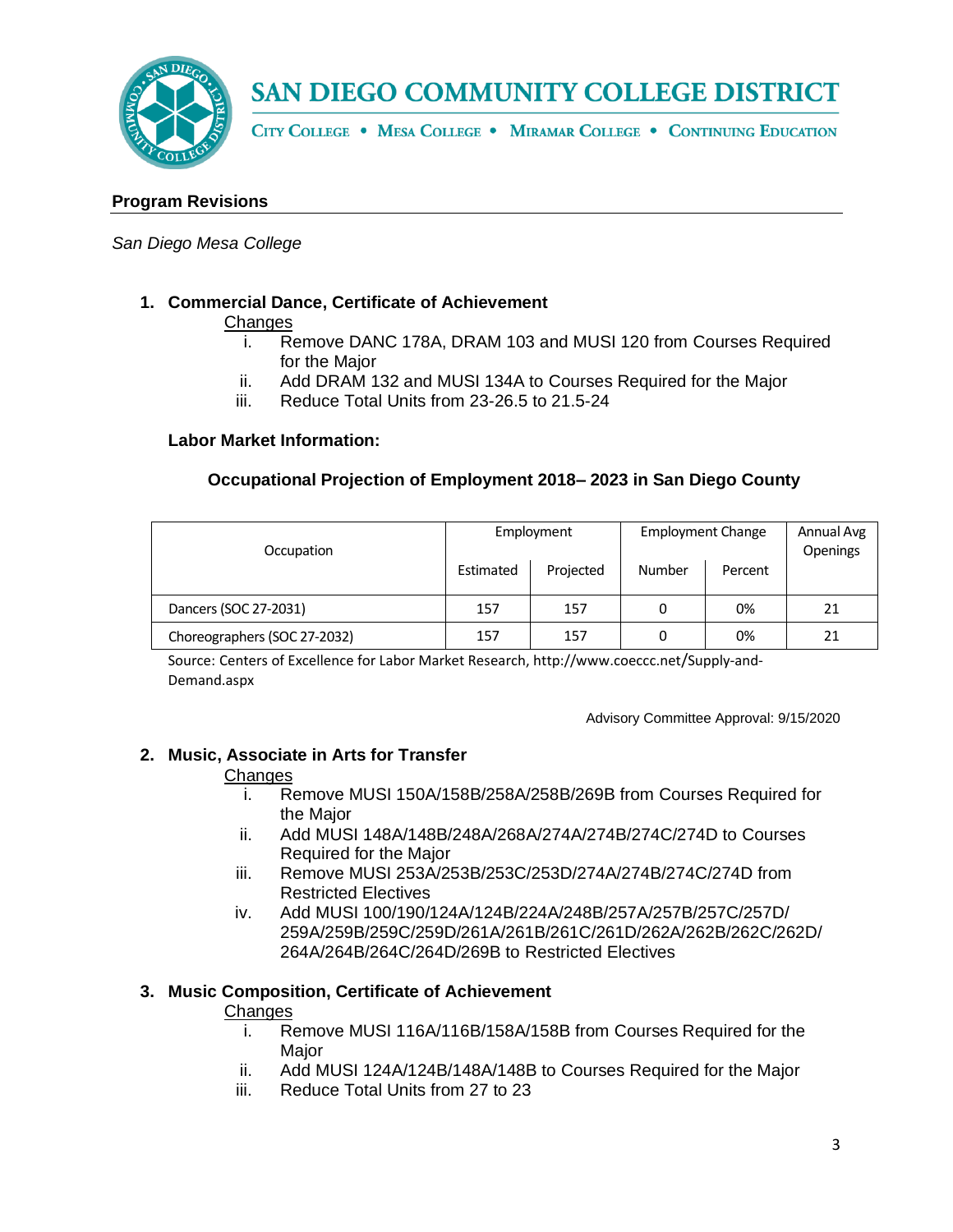

CITY COLLEGE . MESA COLLEGE . MIRAMAR COLLEGE . CONTINUING EDUCATION

## **4. Music Studies, Associate of Arts**

#### **Changes**

- i. Remove MUSI 116A/116B/158A/158B from Courses Required for the **Major**
- ii. Add MUSI 124A/124B/148A/148B to Courses Required for the Major
- iii. Remove MUSI 120/121/135A/135B/ 240/241/251A/251B/251C/251D/ 252A/252B/252C/252D/253A/253B/253C/253D from Restricted Electives
- iv. Add MUSI 114/126/131/134A/134B/134C/134D/136A/136B/261A/261B/ 261C/261D/262A/262B/262C/262D/264A/264B/264C/264D to Restricted **Electives**
- v. Reduce Total Hours from 40 to 36

## **5. Music Studies – Performance, Associate of Arts**

#### **Changes**

- i. Remove MUSI 116A/116B/158A/158B/216A/258A/258B from Courses Required for the Major
- ii. Add MUSI 124A/124B/148A/148B/224A/248A/248B to Courses Required for the Major
- iii. Remove MUSI 251A/251B/251C/251D/252A/252B/252C/252D/253A/ 253B/253C/253D from Restricted Electives
- iv. Add MUSI 261A/261B/261C/261D/262A/262B/262C/262D/264A/264B/ 264C/264D to Restricted Electives
- v. Reduce Total Units from 39-43 to 32

# **6. Music Technology, Certificate of Achievement**

# **Changes**

- i. Remove MUSI 116A and MUSI 158A from Courses Required for the Major
- ii. Add MUSI 124A and MUSI 148A Courses Required for the Major
- iii. Reduce Total Units from 27 to 25

# **7. Music Technology, Associate of Arts**

#### **Changes**

- i. Remove MUSI 116A/116B/158A/158B from Courses Required for the Major
- ii. Add MUSI 124A/124B/148A/148B to Courses Required for the Major
- iii. Remove MUSI 216A from Restricted Electives
- iv. Add MUSI 224A to Restricted Electives
- v. Reduce Total Units from 40 to 36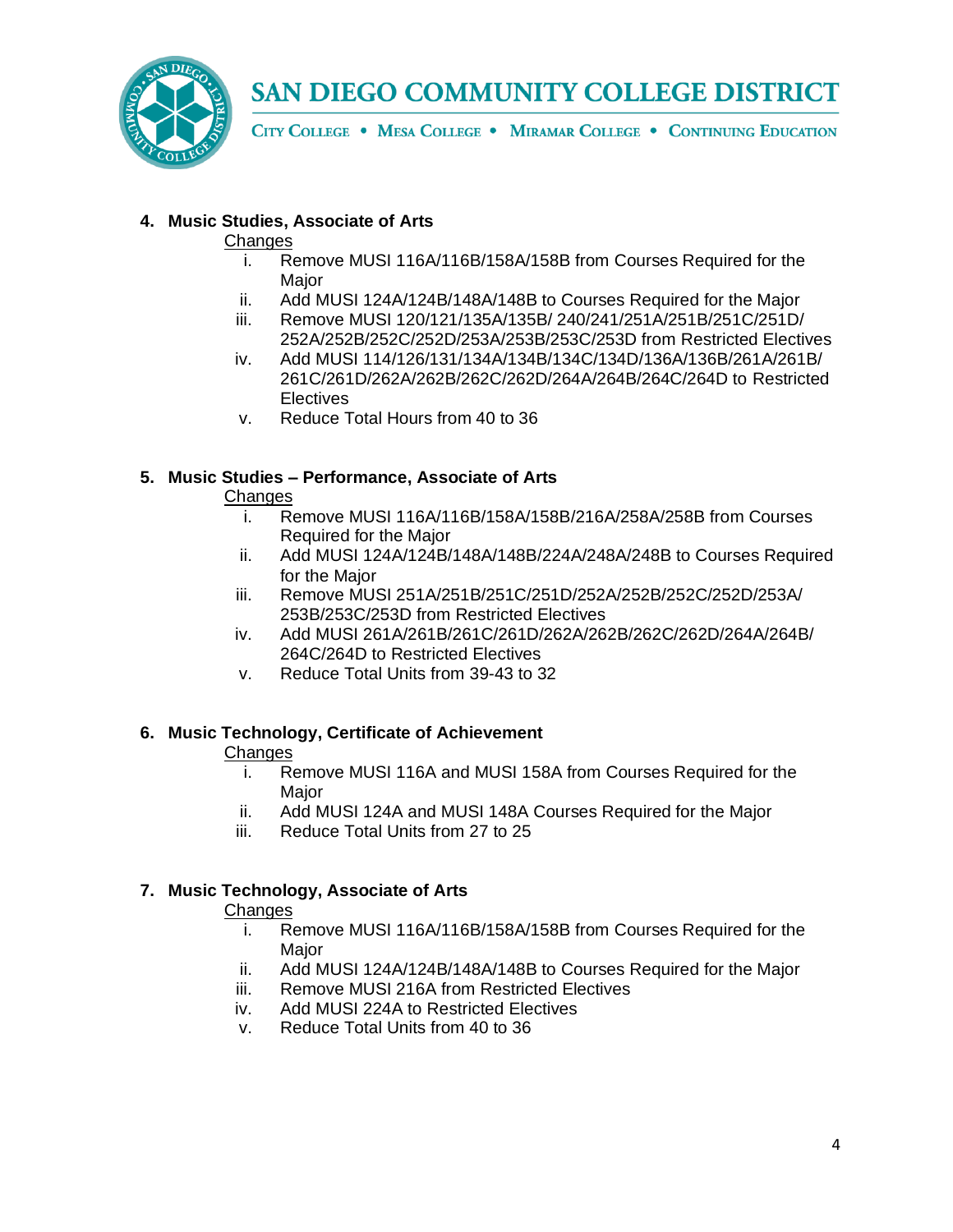

CITY COLLEGE . MESA COLLEGE . MIRAMAR COLLEGE . CONTINUING EDUCATION

# **8. Music Theory, Certificate of Achievement**

#### **Changes**

- i. Remove MUSI 116A/116B/216A/158A/158B/258A/258B from Courses Required for the Major
- ii. Add MUSI 124A/124B/148A/148B/224A/248A/248B to Courses Required for the Major
- iii. Reduce Total Units from 29 to 22

## *San Diego Miramar College*

# **1. Music Studies, Associate of Arts**

## **Changes**

- i. Remove MUSI 116A and MUSI 158A from Courses Required for the Major
- ii. Add MUSI 124A and MUSI 148A to Courses Required for the Major
- iii. Remove MUSI 116B/158B/216A/216B from Restricted Electives
- iv. Add MUSI 124B/148B/224A/224B to Restricted Electives

## **2. Sustainability, Certificate of Performance**

#### Changes

- i. Remove BIOL 277D, ECON 120, and PHIL 100 from Courses Required for the Major
- ii. Add COMS 160, ENGL 205, PHIL 100 and PHIL 205 to Restricted **Electives**
- iii. Reduce Total Units from 17 to 13